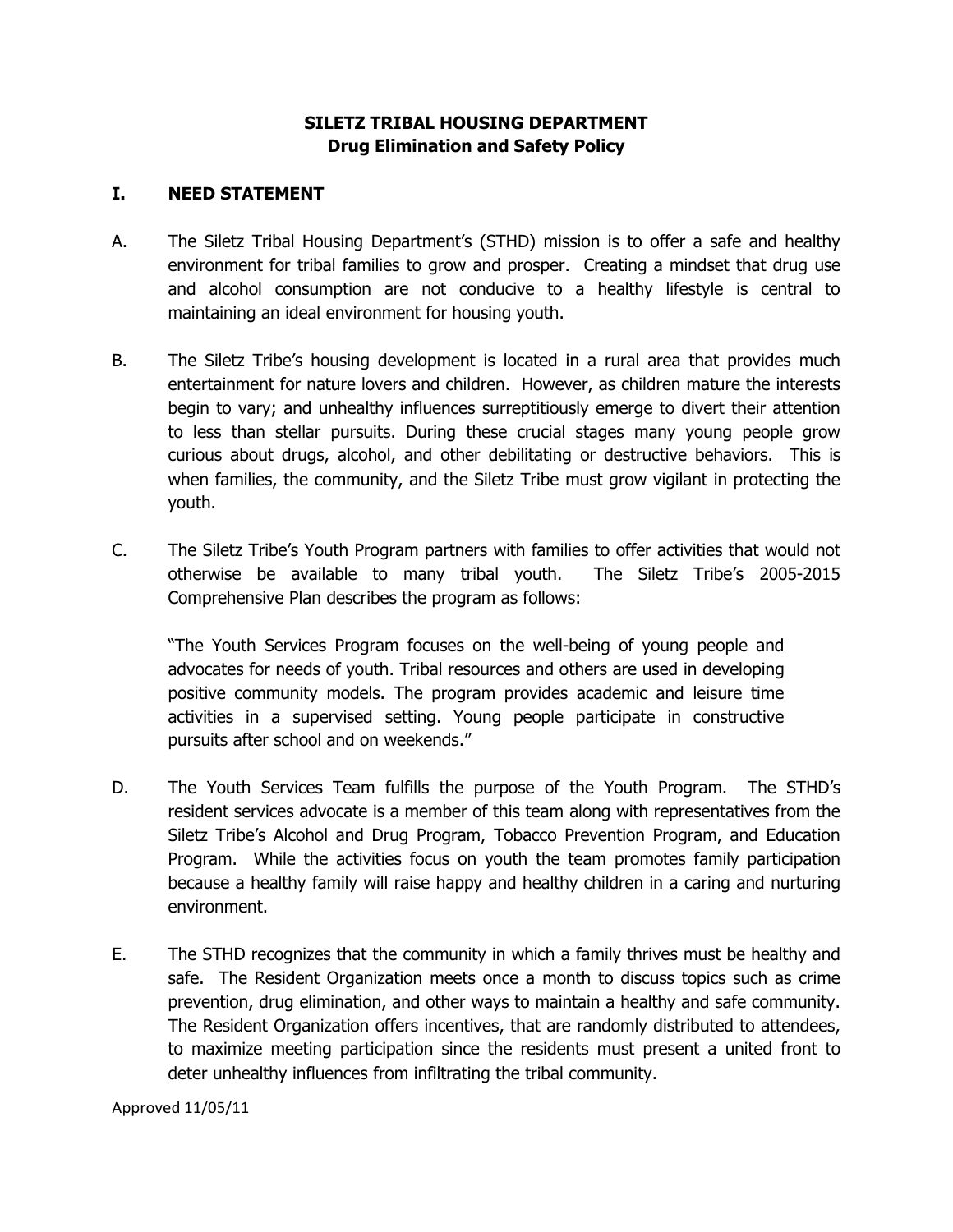## **II. DRUG ELIMINATION AND SAFETY PROGRAM (Goals, Outcomes, and Outputs)**

A. Education and Career

Create self-awareness within the youth that they can achieve the highest level of success; ensure youth excel in academics; promote a mindset that attendance at an institution of higher or vocational education or enlisting with the armed forces will contribute to their success; and fully prepare the youth to enter the work force as productive members of society.

- 1. Attendance at college fairs, career fairs, and other activities designed to prepare youth for higher education, vocational education, armed forces, or the work force.
	- a. Provide the opportunity for youth to attend at least one college fair each year.
	- b. Provide the opportunity for youth to attend at least one career fair each year.
- 2. Facilitation of other activities designed to assist youth in reaching their academic and career goals.
- B. Character and Leadership

Provide a strong foundation for the youth that enhances positive self esteem, builds confidence, and bestows a keen sense of right and wrong behavior as the youth progress through life as children, teens, adults, and elders; and ensure the youth evolve into strong and powerful leaders and role models in academics, athletics, community service, and other areas of their life.

- 1. Facilitation of youth leadership conferences.
	- a. Partner with Siletz tribal programs to host at least one leadership conference each year.
- 2. Assistance with participation in academic, athletic, and other activities designed to create or enhance confidence, self-esteem, and burgeoning leadership skills.
	- a. Provide the opportunity for youth to attend at least one leadership conference, hosted by another Indian tribe, each year.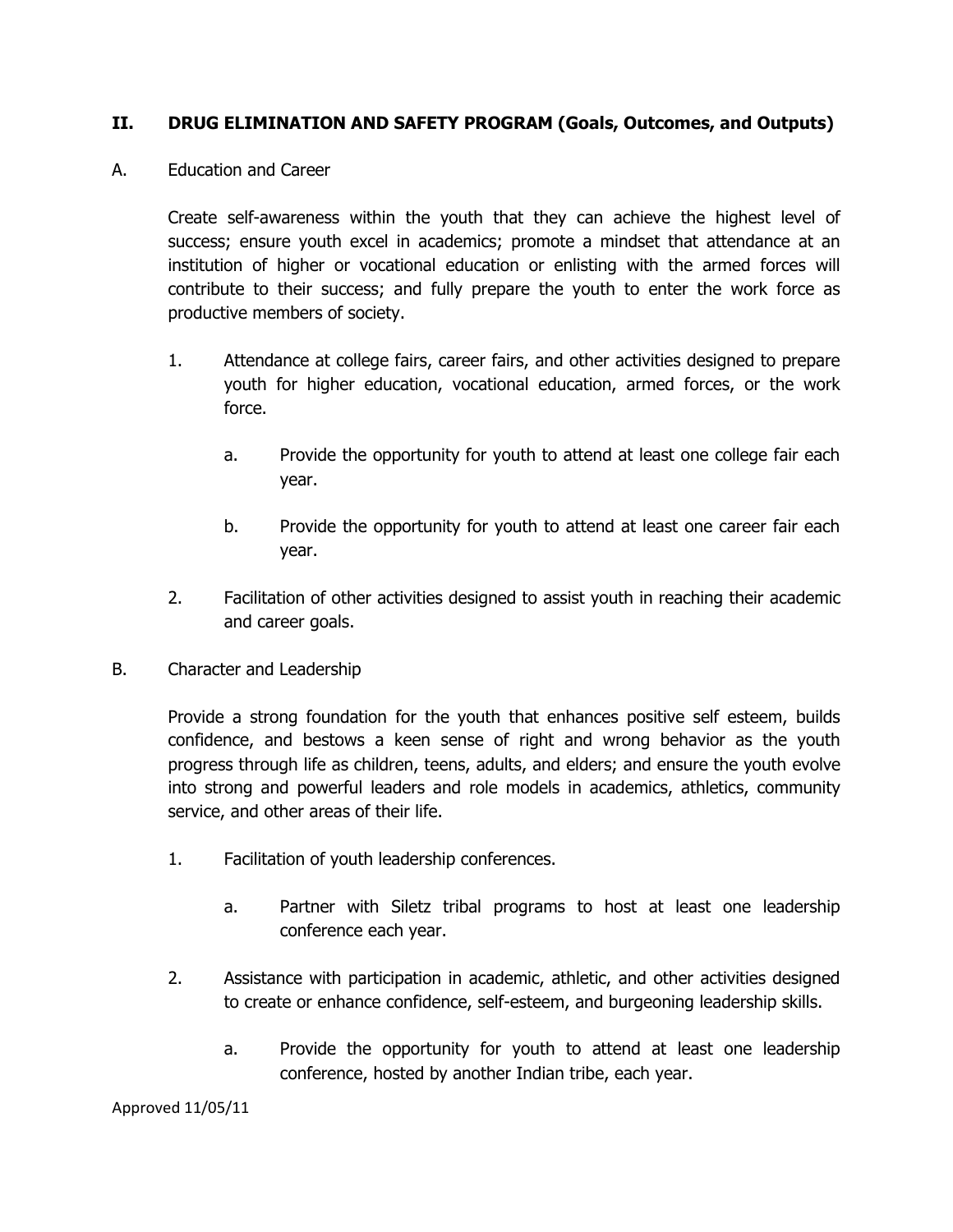- 3. Facilitation of other activities designed to help youth become exemplary leaders in their community and positive role models for other youth.
- C. Health and Life Skills

Ensure youth are healthy, happy, and fully prepared to overcome and conquer the negative influences that besiege them and to promote a lifestyle free from drug use, alcohol consumption, bullying, and other debilitating or destructive behaviors through the introduction of safe, healthy, and wholesome activities.

- 1. Participation in activities designed to offer an alternative to alcohol consumption, drug usage, or other debilitating or destructive behaviors.
	- a. Provide the opportunity for youth to attend summer camp.
- 2. Facilitation of other activities designed to assist youth in maintaining a healthy and happy lifestyle.
- D. The Arts

Expand the horizons of youth into the realm of artistic creation and expression as a conduit for building confidence and self-esteem and offer a positive outlet for expressing emotion while developing new skills, enhancing natural talents, and maintaining a healthy lifestyle.

- 1. Attendance at activities that introduce youth to the realm of artistic creation and expression.
	- a. Provide the opportunity for youth to attend at least one performance each year at the local performing arts center to encourage interest in ballet, dramatic expression, and other art forms.
- 2. Participation in activities that allow youth to acquire an artistic skill or create a project that exemplifies the youth's creative nature.
	- a. Assist families in satisfying costs associated with tuition for attendance at dance, ballet, and other classes.
- 3. Facilitation of other activities designed to assist youth in embracing their creative self.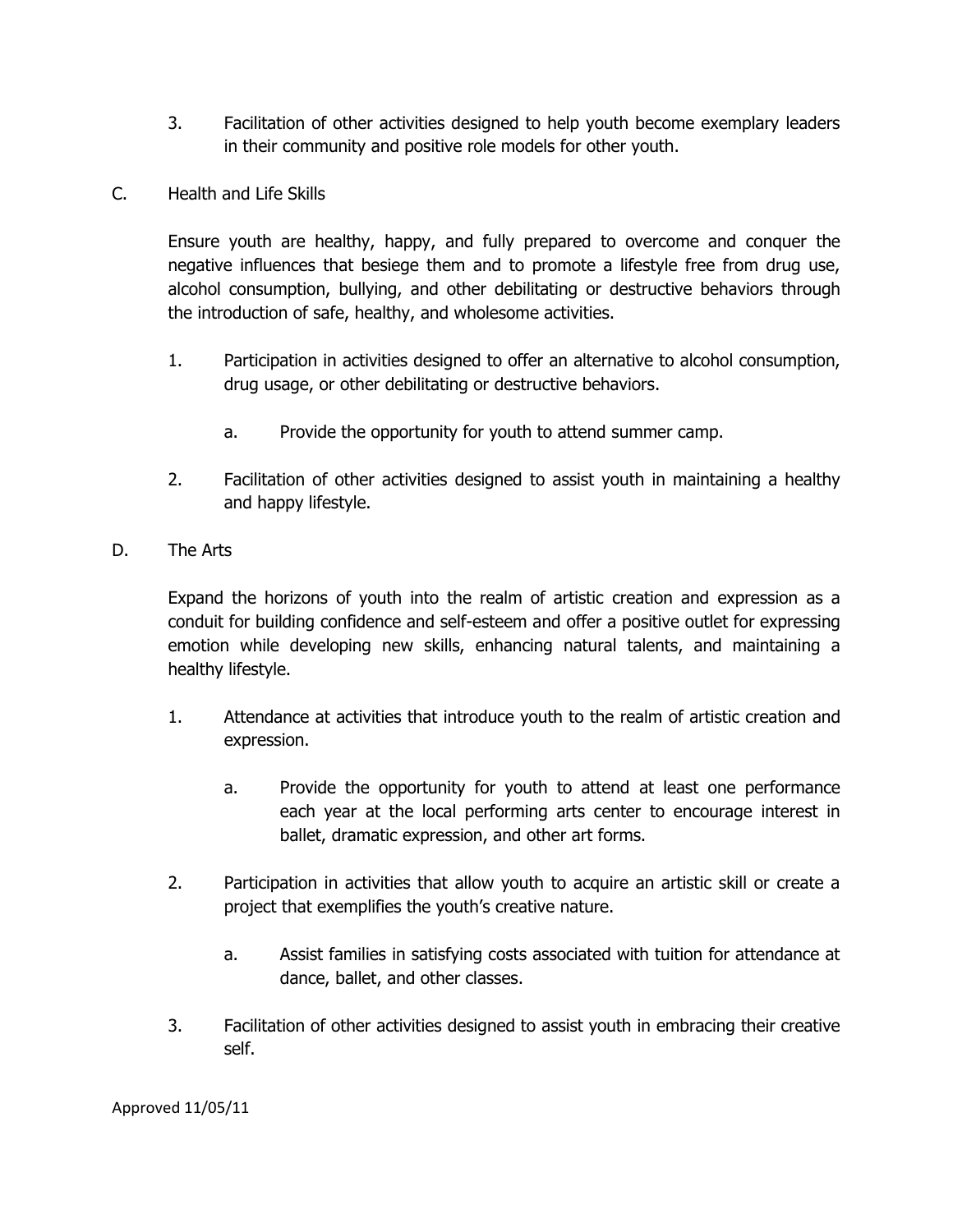### E. Sports, Fitness, and Recreation

Provide opportunities for youth, who live in a rural community, to participate in healthy activities that will enhance their athletic, academic, physical, and emotional well-being and offer a positive alternative to unhealthy activities that focus on drug use, alcohol consumption, and other debilitating or destructive behaviors.

- 1. Attendance at athletic and recreational activities designed to promote the healthy way of living.
	- a. Provide the opportunity for youth to attend sport camps and tournaments.
	- b. Provide the opportunity for youth to participate in healthy activities and to attend field trips during Christmas break, spring break, summer break, and in-service days during the school year, to counteract the tendency of the youth to congregate where drug use, alcohol consumption, and other debilitating or destructive behavior occur.
		- i. Examples of healthy activities: gift making, cookie decorating, swimming, bowling, street dances, open gym, and going to the cinema.
	- c. Provide the opportunity for families to offer healthy forms of entertainment for the purpose of reinforcing, within the youth, the mindset that life can be fun and enjoyable without drugs and alcohol and to promote the family unit as a safe haven for youth.
		- i. Examples: Golfing, zoo trips, and water park trips.
	- d. Partner with Siletz tribal programs to host at least one organized sporting event which allows the youth to build positive self esteem and confidence, acquire leadership and teamwork skills, and engage in an activity that is not drug or alcohol related; and to unite the community against any activity that is damaging to the young people.
- 2. Purchase of sports and recreation equipment to benefit the youth.
- 3. Facilitation of other activities designed to assist the youth in maintaining a drug and alcohol free lifestyle.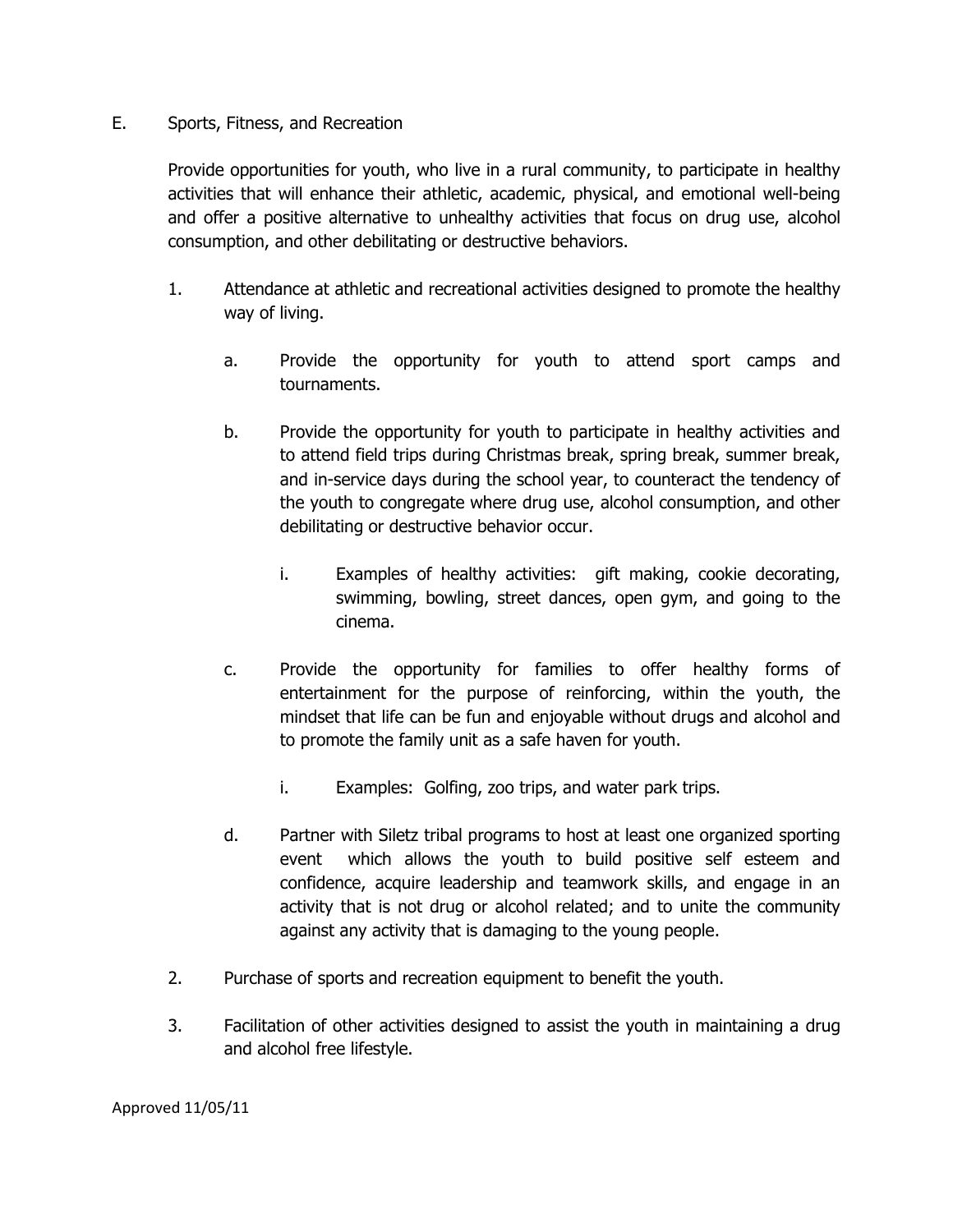### F. Native American Heritage

Help the youth live the happiest and healthiest life possible, as Native Americans, with the overall goal of ensuring the youth will one day serve as leaders in their respective communities and as positive role models for their descendants and other youth; and, in imbuing the youth with a sense of pride in their native heritage by sharing and promoting the Siletz and other tribal cultures for the purpose of building self-esteem and confidence and providing an alternative activity to drug use, alcohol consumption, and other debilitating or destructive behaviors.

- 1. Participation in cultural activities that will instill a sense of pride in being a Native American.
	- a. Provide the opportunity for families to purchase materials for tribal regalia to ensure youth can actively participate in pow wows and traditional events.
	- b. Provide the opportunity for youth to share the history of the Siletz Tribe, exhibit pow wow and traditional dance styles, and display their talents in drumming and other traditional art forms.
	- c. Partner with Siletz tribal programs to host culture camp in July of each year.
- 2. Facilitation of other activities designed to assist the youth in embracing their Native American heritage.

## G. Youth Safety

Assist youth in developing safety skills about crime and injury prevention.

- 1. Participation in safety education classes.
	- a. Provide the opportunity for youth to participate in a bike rodeo.
	- b. Provide the opportunity for youth to participate in a hunter safety course each year.
- 2. Facilitation of other activities designed to ensure the safety of youth in all facets of life.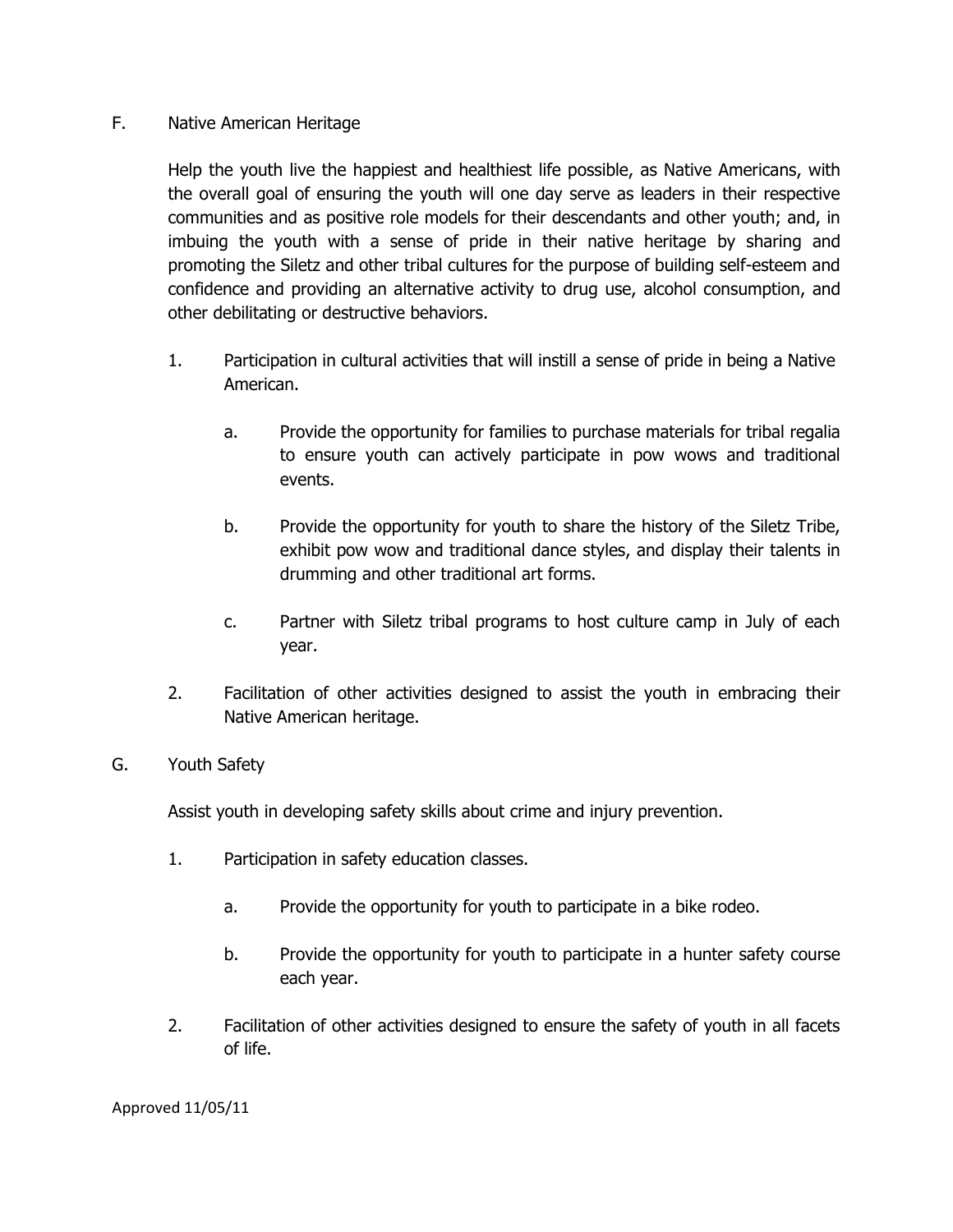H. Healthy and Safe Community

Coalesce as a community to maintain a healthy and safe environment for families to grow and prosper.

- 1. Engaging in activities to ensure a healthy and safe community.
	- a. Provide the opportunity for families to eliminate surplus items, that create a safety hazard, from the home and surrounding area.
- 2. Engaging in activities to maximize participation at the monthly Resident Organization meetings.
	- a. Provide incentives to maximize attendance at the monthly Resident Organization meetings.
- 3. Facilitation of other activities designed to maintain a healthy and safe community.

# **III. TARGET AUDIENCE**

A. Youth Activities Component

The Youth Activities Component partners with other Siletz tribal programs to maximize youth participation in tribally sponsored activities. The youth must meet the eligibility criteria for at least one tribal program.

B. Resident Organization Component

The Resident Organization Component provides assistance to youth and adults residing in housing developments that are operated and maintained by the Siletz Tribal Housing Department on behalf of the Confederated Tribes of Siletz Indians.

## **IV. LOCATION OF ACTIVITIES**

The activities, funded by the STHD Drug Elimination and Safety Program, occur primarily within the State of Oregon. However, the program reserves the right to fund activities elsewhere if the activity adequately satisfies a program goal, outcome, or output.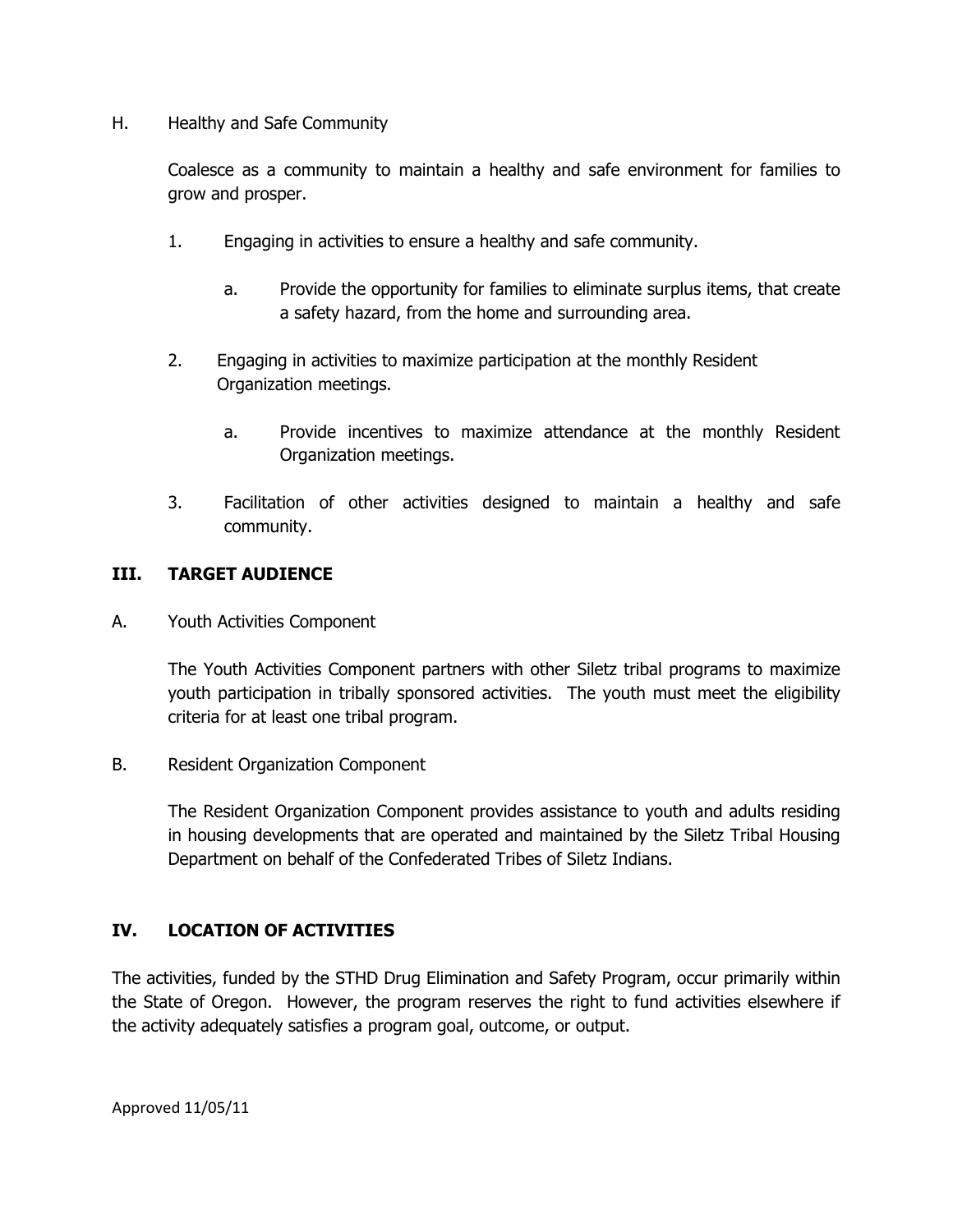## **V. ELIGIBILITY DETERMINATION**

### A. Youth Activities Component

All tribal youth are eligible to participate in group activities sponsored by the Youth Services Team. The Siletz Tribal Housing Department combines its funds with other program funds; however, the housing department's contribution equates with the number of housing youth participating in the activity.

B. Resident Organization Component

Adults and youth who are members of a tribal household, as documented by the Siletz Tribal Housing Department, are eligible to participate in the STHD Drug Elimination and Safety Program.

### **VI. ALLOWABLE COSTS**

- A. Youth Activities Component
	- 1. Group Activity
		- a. Lodging and transportation costs;
		- b. Registration, entrance, admission, and other fees;
		- c. Meals;
		- d. Supplies;
		- e. Entertainment equipment;
		- f. Sweatshirt with a drug prevention logo; and
		- g. Other costs associated with activities that are allowed by this policy.
- B. Resident Organization Component
	- 1. Youth Activity
		- a. Registration and other fees and transportation costs for youth to attend summer camps and tournaments;
		- b. Tuition and other registration costs for youth to attend dance, ballet, and other classes;
		- c. Supplies to make tribal regalia for youth;